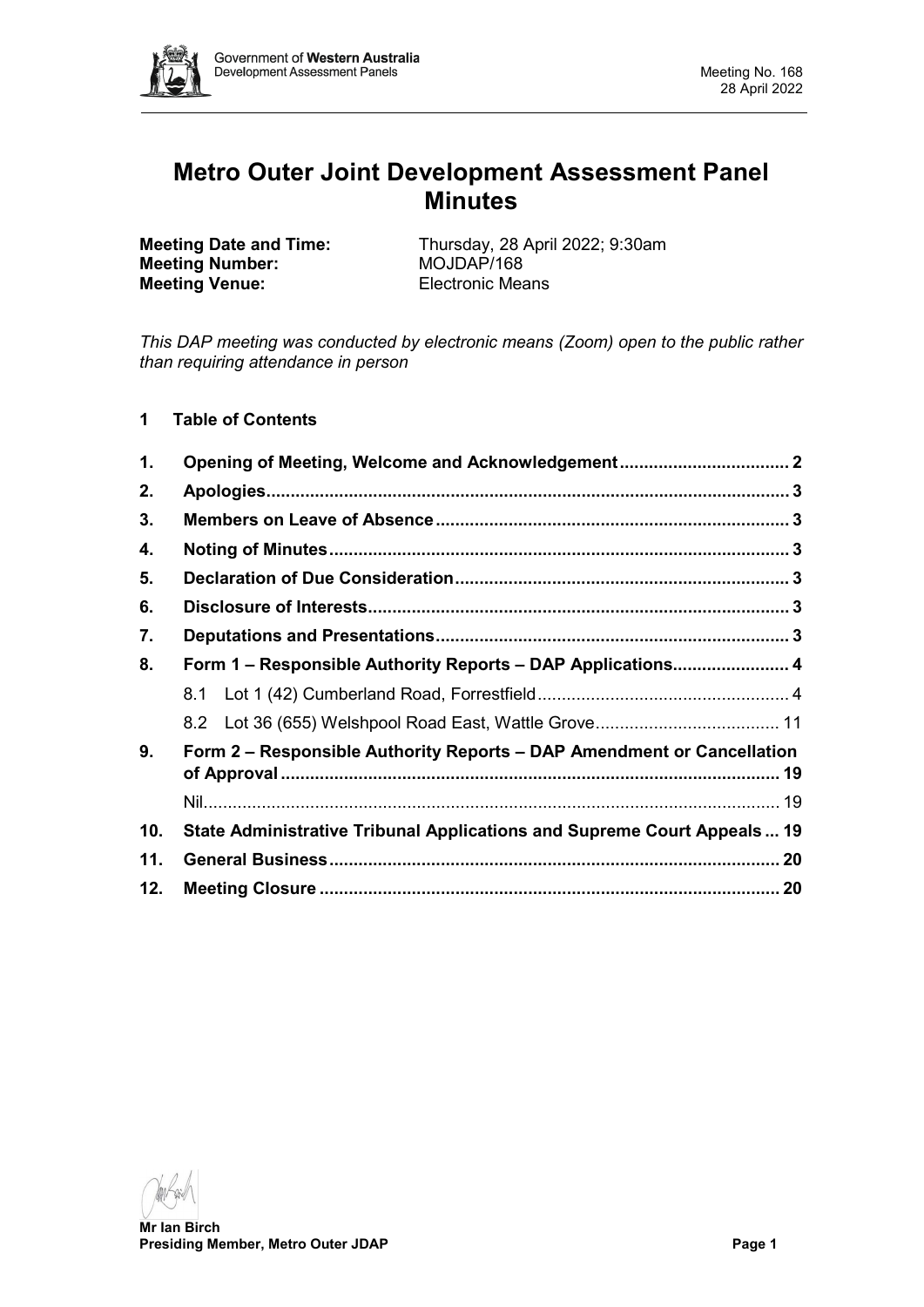

# **Attendance**

# **DAP Members**

Mr Ian Birch (Presiding Member) Mr Tony Arias (A/Deputy Presiding Member) Ms Diana Goldswain (A/Third Specialist Member) Cr Margaret Thomas (Local Government Member, City of Kalamunda)

# **Officers in attendance**

Mr Andrew Fowler-Tutt (City of Kalamunda) Mr Peter Varelis (City of Kalamunda)

*Item 8.1* Mr Michael Bruce (City of Kalamunda)

*Item 8.2* Ms Angie Dewar (City of Kalamunda) Mr Ernest Samec (Department of Planning, Lands and Heritage)

# **Minute Secretary**

Ms Zoe Hendry (DAP Secretariat) Ms Adele McMahon (DAP Secretariat)

# **Applicants and Submitters**

*Item 8.1* Mr Reece Hendy (Planning Solutions) Mr Jono Cohen (Planning Solutions)

*Item 8.2* Mr Ian Beacham (Welshpool Brook Partnership) Mr Paul McQueen (Lavan) Mr Grant Pickford (Jacx Property)

# **Members of the Public / Media**

<span id="page-1-0"></span>Nil

# **1. Opening of Meeting, Welcome and Acknowledgement**

The Presiding Member declared the meeting open at 9:42am on 28 April 2022 and acknowledged the traditional owners and paid respect to Elders past and present of the land on which the meeting was being held.

The Presiding Member announced the meeting would be run in accordance with the DAP Standing Orders 2020 under the *Planning and Development (Development Assessment Panels) Regulations 2011.*

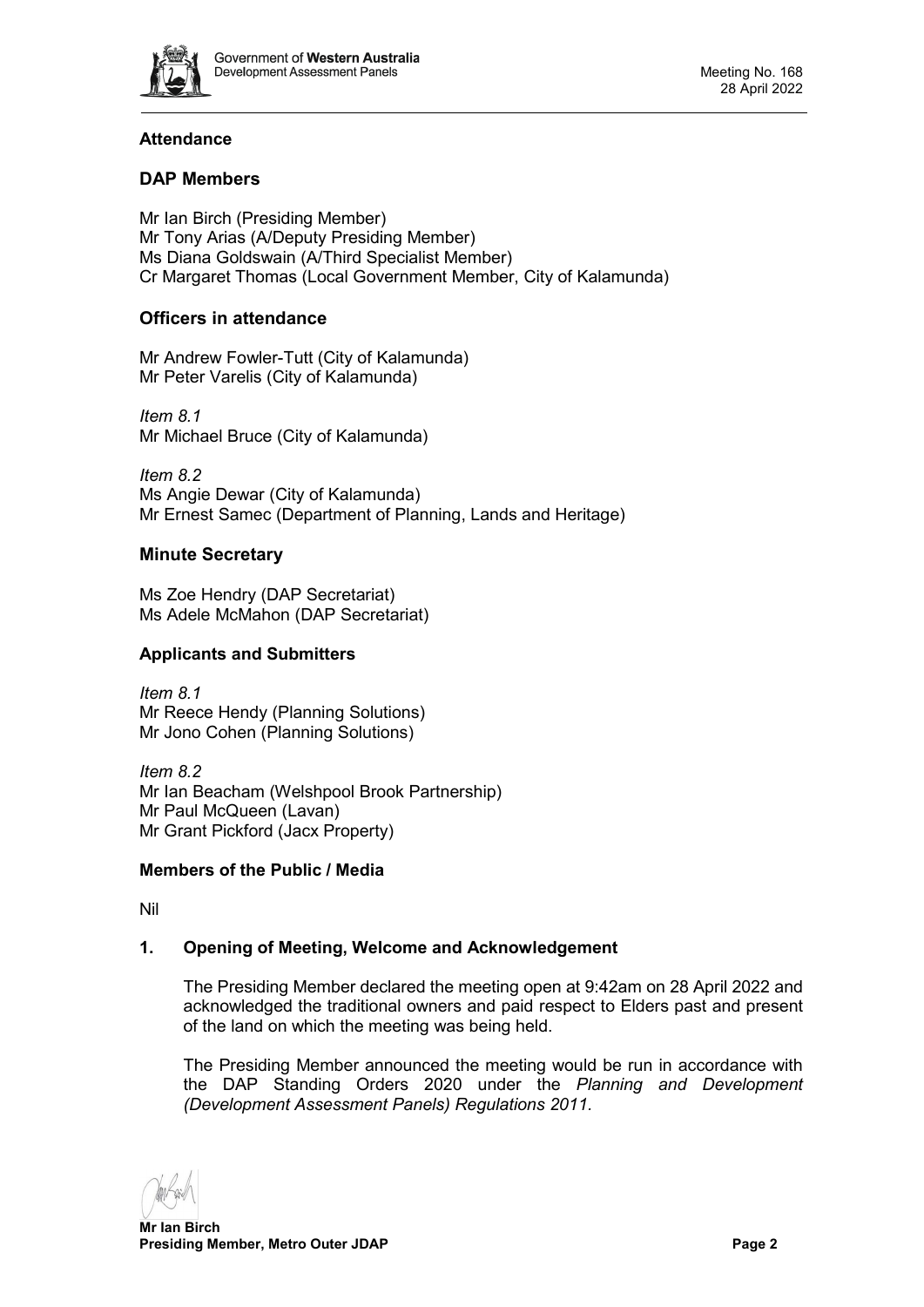

# **1.1 Announcements by Presiding Member**

The Presiding Member advised that in accordance with Section 5.16 of the DAP Standing Orders 2020 which states *'A person must not use any electronic, visual or audio recording device or instrument to record the proceedings of the DAP meeting unless the Presiding Member has given permission to do so.',* the meeting would not be recorded.

In response to the COVID-19 situation, this meeting was convened via electronic means (Zoom). Members were reminded to announce their name and title prior to speaking.

### <span id="page-2-0"></span>**2. Apologies**

Ms Sheryl Chaffer (Deputy Presiding Member) Mr Jason Hick (Third Specialist Member) Cr Kellie Miskiewicz (Local Government Member, City of Kalamunda) Cr Brooke O'Donnell (Local Government Member, City of Kalamunda)

### <span id="page-2-1"></span>**3. Members on Leave of Absence**

Nil

# <span id="page-2-2"></span>**4. Noting of Minutes**

DAP members noted that signed minutes of previous meetings are available on the [DAP website.](https://www.dplh.wa.gov.au/about/development-assessment-panels/daps-agendas-and-minutes)

#### <span id="page-2-3"></span>**5. Declaration of Due Consideration**

The Presiding Member noted that an addendum to the agenda was published to include details of a DAP direction for further information and responsible authority response in relation to Item 8.2, received on 27 April 2022.

All members declared that they had duly considered the documents.

#### <span id="page-2-4"></span>**6. Disclosure of Interests**

Nil

# <span id="page-2-5"></span>**7. Deputations and Presentations**

- **7.1** Mr Reece Hendy (Planning Solutions) addressed the DAP against the recommendation for the application at Item 8.1 and responded to questions from the panel.
- **7.2** City of Kalamunda officers addressed the DAP in relation to the application at Item 8.1 and responded to questions from the panel.

### *The presentation at Item 7.1 – 7.2 were heard prior to the application at Item 8.1.*

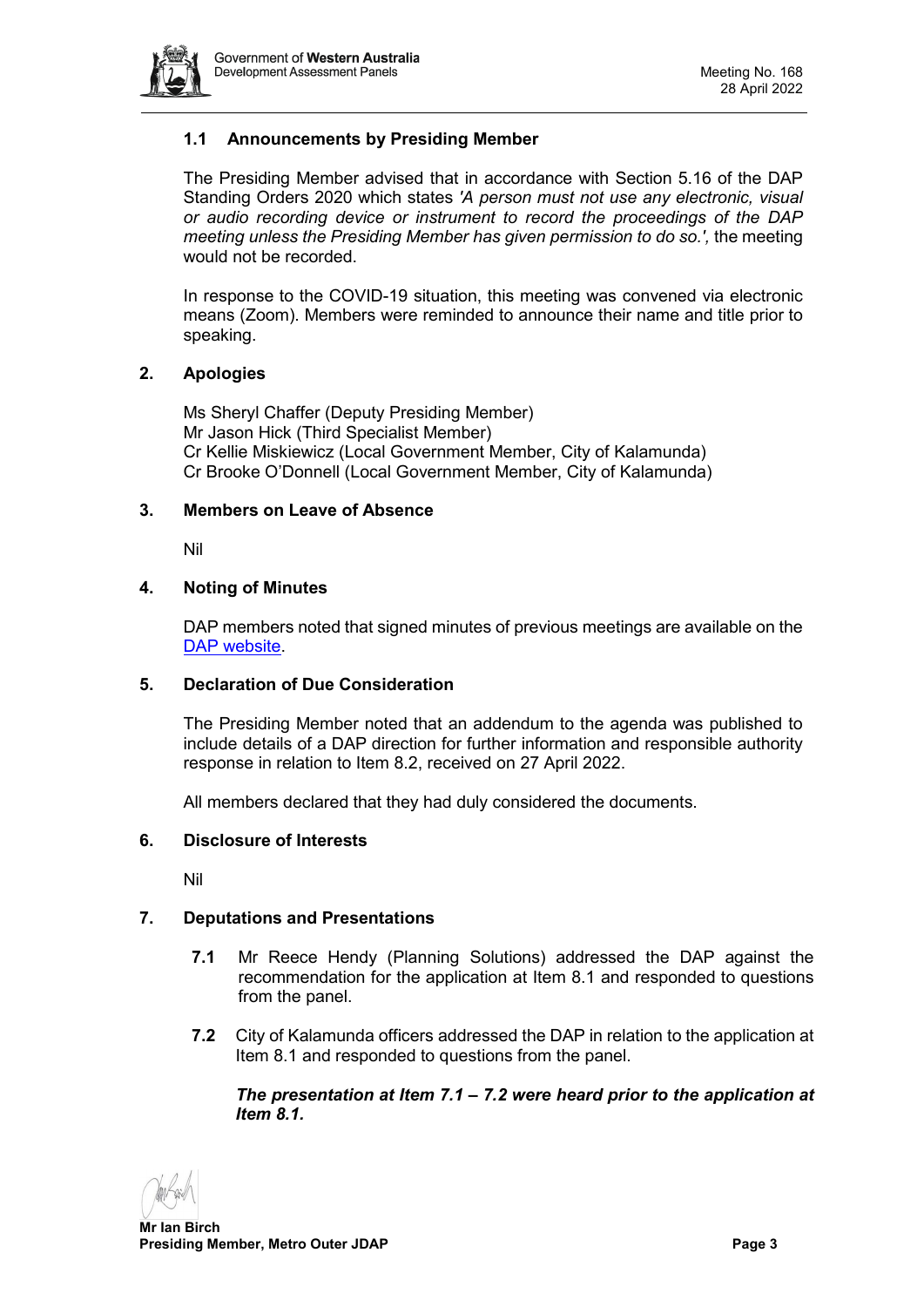

- **7.3** Mr Paul McQueen (Lavan) addressed the DAP against the recommendation for the application at Item 8.2 and responded to questions from the panel.
- **7.4** City of Kalamunda officers addressed the DAP in relation to the application at Item 8.2 and responded to questions from the panel.

### *The presentations at Items 7.3 - 7.4 were heard prior to the application at Item 8.2.*

# **PROCEDURAL MOTION**

**Moved by:** Mr Tony Arias **Seconded by:** Cr Margaret Thomas

That the Metro Outer JDAP receive legal advice from representatives of the Department of Planning, Lands and Heritage and that such advice is received behind closed doors, in accordance with section 5.10.2g of the DAP Standing Orders 2020.

### **The Procedural Motion was put and CARRIED UNANIMOUSLY.**

**REASON:** Concerning Item 8.2 to receive and consider legal advice provided by DPLH behind closed doors

*The meeting was closed to the public at 10:30am. The meeting was reopened to the public at 11:00am.*

### <span id="page-3-1"></span><span id="page-3-0"></span>**8. Form 1 – Responsible Authority Reports – DAP Applications**

#### **8.1 Lot 1 (42) Cumberland Road, Forrestfield**

| Development Description: | <b>Proposed Child Care Centre</b> |
|--------------------------|-----------------------------------|
| Applicant:               | <b>Planning Solutions</b>         |
| Owner:                   | <b>I LODGE PTY LTD</b>            |
| Responsible Authority:   | City of Kalamunda                 |
| DAP File No:             | DAP/22/02173                      |
|                          |                                   |

#### **REPORT RECOMMENDATION**

*With the agreement of the mover and seconder, the following amendment was made;*

To amend Condition No.15 to read as follows;

*Prior to applying for a Building Permit occupation, a notification, pursuant to Section 70A of the Transfer of Land Act 1893, is to be included on the diagram or plan of survey (deposited plan). The notification is to state as follows:*

*"This land is within a bushfire prone area as designated by an Order made by the Fire and Emergency Services Commissioner and is subject to a Bushfire Management Plan. Additional planning and building requirements may apply to the development on this land."*

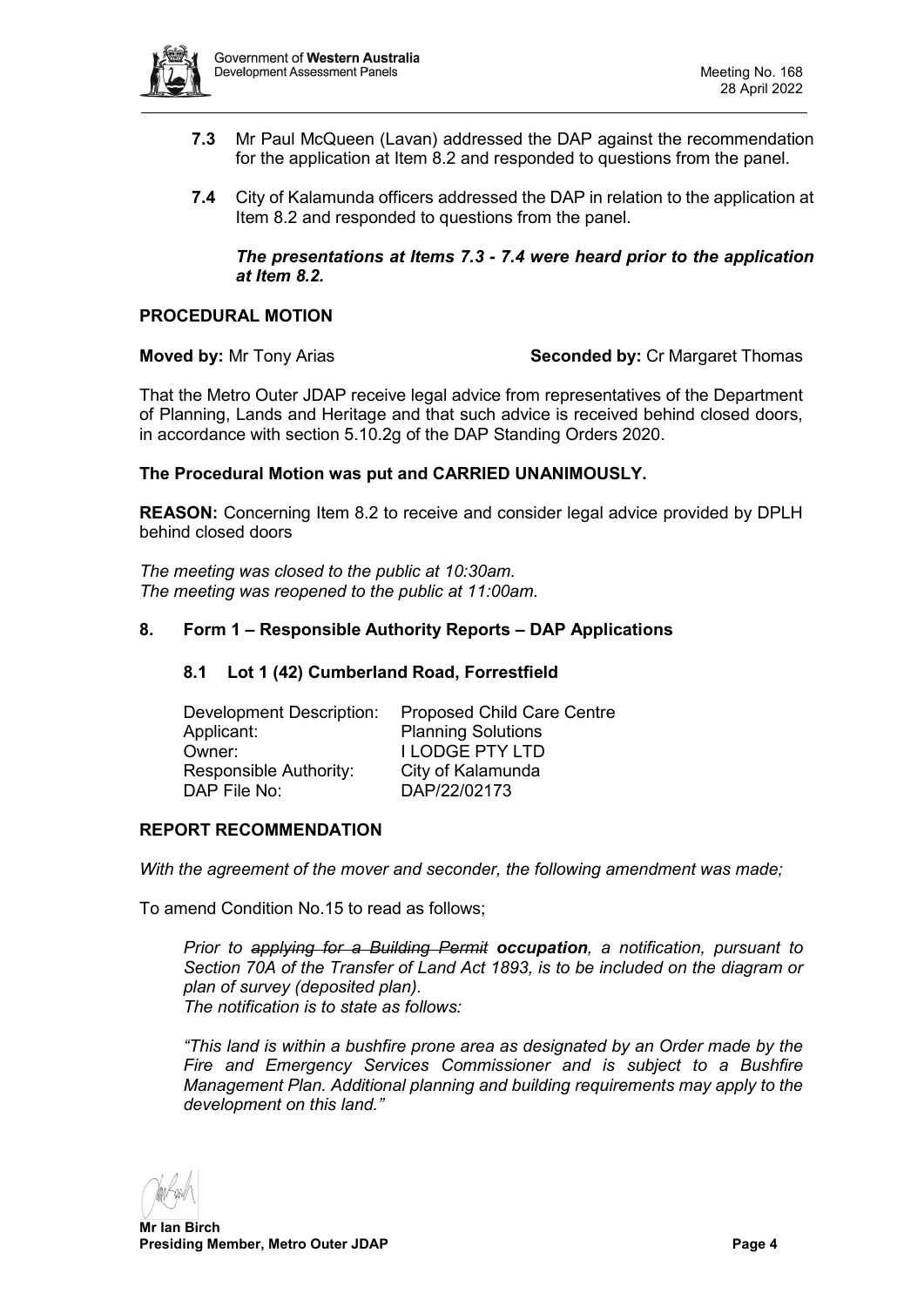

**REASON:** The nominated time requirement was too restrictive and could unnecessarily delay the project. The proposed change was supported by the City officers.

**Moved by: Cr Margaret Thomas <b>Seconded by:** Mr Tony Arias

That the Metro Outer Joint Development Assessment Panel resolves to:

- 1. **Accept** that the DAP Application reference DAP/22/02173 is appropriate for consideration as a "Child Care Premises" land use and compatible with the objectives of the zoning table in accordance with the objectives of the zoning table of the City of Kalamunda Local Planning Scheme No. 3.
- 2. **Approve** DAP Application reference DAP/22/02173 and accompanying plans in accordance with Clause 68 of Schedule 2 (Deemed Provisions) of the *Planning and Development (Local Planning Schemes) Regulations 2015*, and the provisions of Clause 10.4 of the City of Kalamunda Local Planning Scheme No. 3, subject to the following conditions:

### **Conditions**

- 1. Pursuant to clause 26 of the Metropolitan Region Scheme, this approval is deemed to be an approval under clause 24(1) of the Metropolitan Region Scheme.
- 2. This decision constitutes planning approval only and is valid for a period of four (4) years from the date of approval. If the subject development is not substantially commenced within the specified period, the approval shall lapse and be of no further effect.
- 3. The development being carried out in accordance with the plan(s)/drawing(s) and document(s) (including any recommendations made) listed below, including any amendments to those plans as shown in red.

| Plan No.    | Rev.           | <b>Title</b>      | <b>Date</b> | <b>Prepared by</b> |
|-------------|----------------|-------------------|-------------|--------------------|
| DA01        | B              | <b>COVER</b>      | 03/03/2022  | ON                 |
|             |                |                   |             | Architecture       |
| <b>DA02</b> | C              | <b>DEMOLITION</b> | 15/03/2022  | ON                 |
|             |                | <b>PLAN</b>       |             | Architecture       |
| <b>DA03</b> | Ć              | <b>PROPOSED</b>   | 15/03/2022  | ΟN                 |
|             |                | <b>FLOOR PLAN</b> |             | Architecture       |
| <b>DA04</b> | Ć              | <b>PROPOSED</b>   | 15/03/2022  | 0N                 |
|             |                | <b>ROOF PLAN</b>  |             | Architecture       |
| <b>DA05</b> | B              | <b>PROPOSED</b>   | 03/03/2022  | 0N                 |
|             |                | <b>ELEVATIONS</b> |             | Architecture       |
| <b>DA06</b> | B              | <b>PROPOSED</b>   | 03/03/2022  | 0N                 |
|             |                | <b>ELEVATIONS</b> |             | Architecture       |
| <b>DA07</b> | B              | <b>SECTIONS</b>   | 03/03/2022  | ΟN                 |
|             |                |                   |             | Architecture       |
| <b>DA08</b> | B              | <b>CONCEPT</b>    | 03/03/2022  | ON                 |
|             |                | <b>IMAGES</b>     |             | Architecture       |
| 21PER-20657 | v <sub>2</sub> | <b>Bushfire</b>   | 16/03/2022  | Eco-Logical        |
|             |                | Attack<br>Level   |             | Australia          |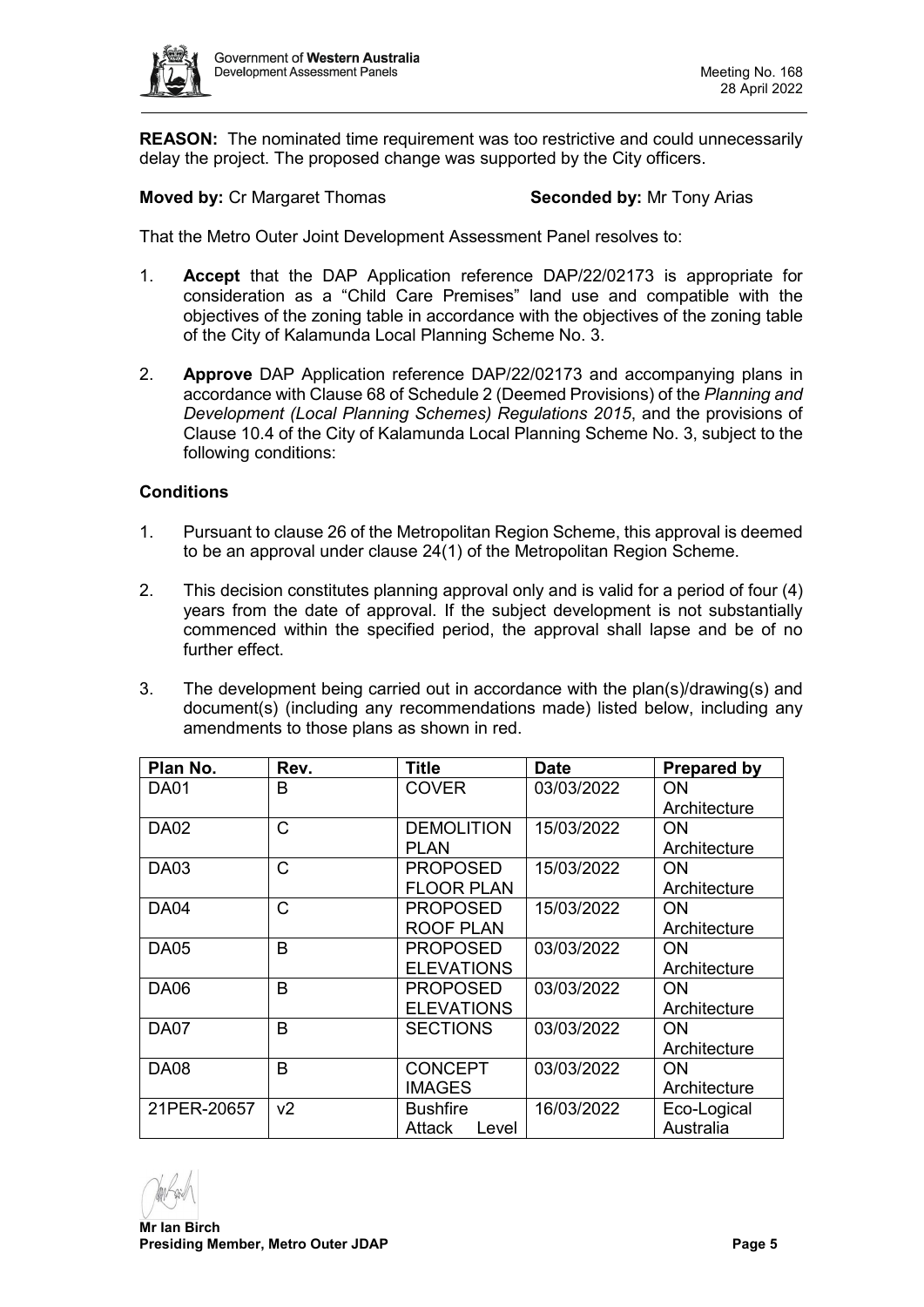

|               |                   | (BAL)<br>Assessment<br>Report for 42<br>Cumberland<br>Road,<br>Forrestfield |                  |                                  |
|---------------|-------------------|-----------------------------------------------------------------------------|------------------|----------------------------------|
| 202100107     |                   | Forrestfield<br>Childcare<br>Landscape<br>Plan                              | 17/12/2021       | <b>ON</b><br>Architecture        |
| T21.321       | R <sub>01</sub> a | Traffic Impact<br><b>Statement</b>                                          | December<br>2021 | Transcore                        |
| 21116816-01   |                   | Environmental<br><b>Noise</b><br>Assessment                                 |                  | Lloyd George<br><b>Acoustics</b> |
| t21.321.sk01c | ۰                 | <b>Truck Entry</b>                                                          | 12/04/2022       | Transcore                        |
| t21.321.sk02c | ۰                 | <b>Truck Exit</b>                                                           | 12/04/2022       | Transcore                        |

4. Prior to applying for a building permit, the applicant submitting amended plan(s)/drawing(s) and document(s), to the City of Kalamunda for approval, in accordance with:

| Plan No.    | Rev. | Title                                          | Date       | Prepared by            |
|-------------|------|------------------------------------------------|------------|------------------------|
| 202100107   |      | Forrestfield<br>Childcare<br>Landscape<br>Plan | 17/12/2021 | <b>ON Architecture</b> |
| <b>DA03</b> |      | <b>PROPOSED</b><br><b>FLOOR PLAN</b>           | 15/03/2022 | <b>ON Architecture</b> |

showing the following amendments:

- i. Bin storage area being modified to have a minimum setback of 300 millimetres from the crossover to facilitate sight lines to the crossover.
- ii. Landscaping plan being amended to incorporate additional landscaping and achieve consistency with approved drawing DA03 titled 'Proposed Floor Plan' Rev. C dated 15/03/2022 by ON Architecture.

Once approved, the amended plan(s)/drawing(s) and recommendations made by document(s) are to be implemented prior to occupation of the development and maintained for the duration of the development.

- 5. Prior to the lodgement of a building permit, a detailed stormwater drainage plan is required to be submitted to the satisfaction and specifications of the City of Kalamunda.
- 6. Stormwater drainage from the development is to be contained on-site, or appropriately treated and connected to the local drainage system to the specification and satisfaction of the City of Kalamunda.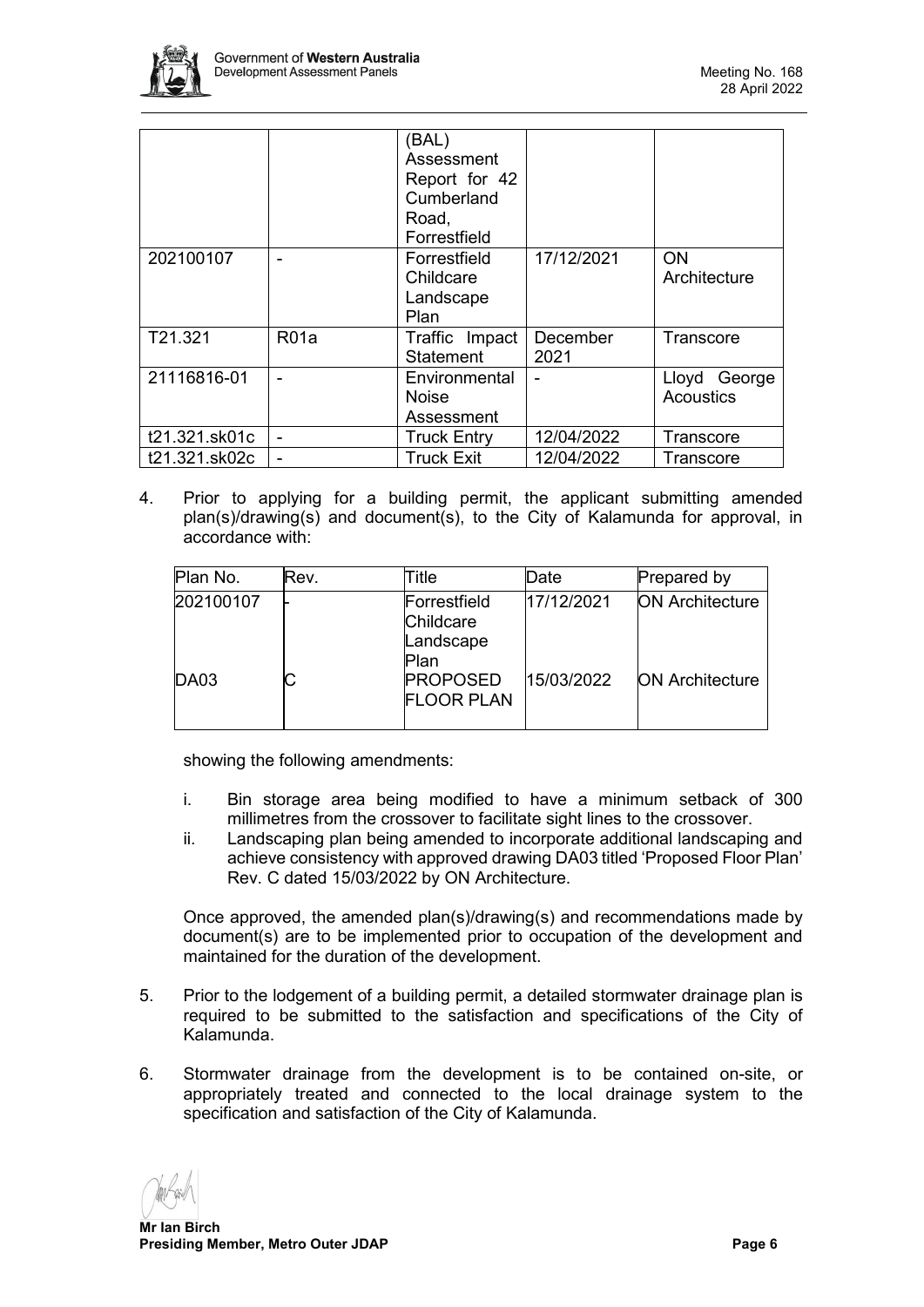

- 7. All landscaping noted in the approved Landscape Plan must be planted prior to the occupation of the development and maintained thereafter, to the satisfaction of the City of Kalamunda. Any species which fail to establish within the first two planting seasons following implementation must be replaced at the landowners cost to the satisfaction of the City of Kalamunda.
- 8. Prior to applying for a building permit, a Construction Management Plan must be submitted by the landowner to the satisfaction of the City of Kalamunda. The Construction Management Plan must be prepared by a suitably qualified person and detail how the construction of the development will be maintained including:
	- i. Public safety and security.
	- ii. Hours of construction.
	- iii. Traffic management plans during construction, including any proposed road closures.
	- iv. Toilet facilities for construction workers.
	- v. Protection of public infrastructure and mature trees marked for retention within the road reserve.
	- vi. Dilapidation report of adjoining properties.
	- vii. How materials and equipment will be delivered and removed from the site.
	- viii. How materials and equipment will be stored on the site.
	- ix. Parking arrangements for staff, contractors and visitors.
	- x. Construction Waste disposal strategy and location of waste disposal bins.
	- xi. How dust, noise, erosion, lighting and environmental hazards will be managed during the stages of construction.
	- xii. Complaint management procedure.
	- xiii. Dilapidation report(s).
	- xiv. Other matters likely to impact on surrounding property owners.

The approved Construction Management Plan must be implemented prior to the commencement of works and thereafter maintained for the duration of works to the satisfaction of the City of Kalamunda.

- 9. The applicant is required to engage an appropriately qualified acoustic consultant (such as a member of the Australian Acoustical Society or the Association of Australian Acoustical Consultants) to undertake a detailed noise assessment in relation to the Environmental Protection (Noise) Regulations 1997 to the satisfaction of the City of Kalamunda prior to commencing the development. Where such an assessment finds the proposal fails to meet the legislative limits the proponent must submit a noise mitigation plan for approval of the City of Kalamunda prior to commencing the development.
- 10. All crossovers, accessways, parking and vehicle circulation areas, must be designed, constructed, sealed, kerbed, line marked and drained to the specifications and satisfaction of the City of Kalamunda.
- 11. For the duration of the development, the hours of operation associated with the Child Care Premises are only on Monday to Fridays from 6:30am to 7:00pm.
- 12. The maximum number children in child care at the site shall not exceed 104 at any one time.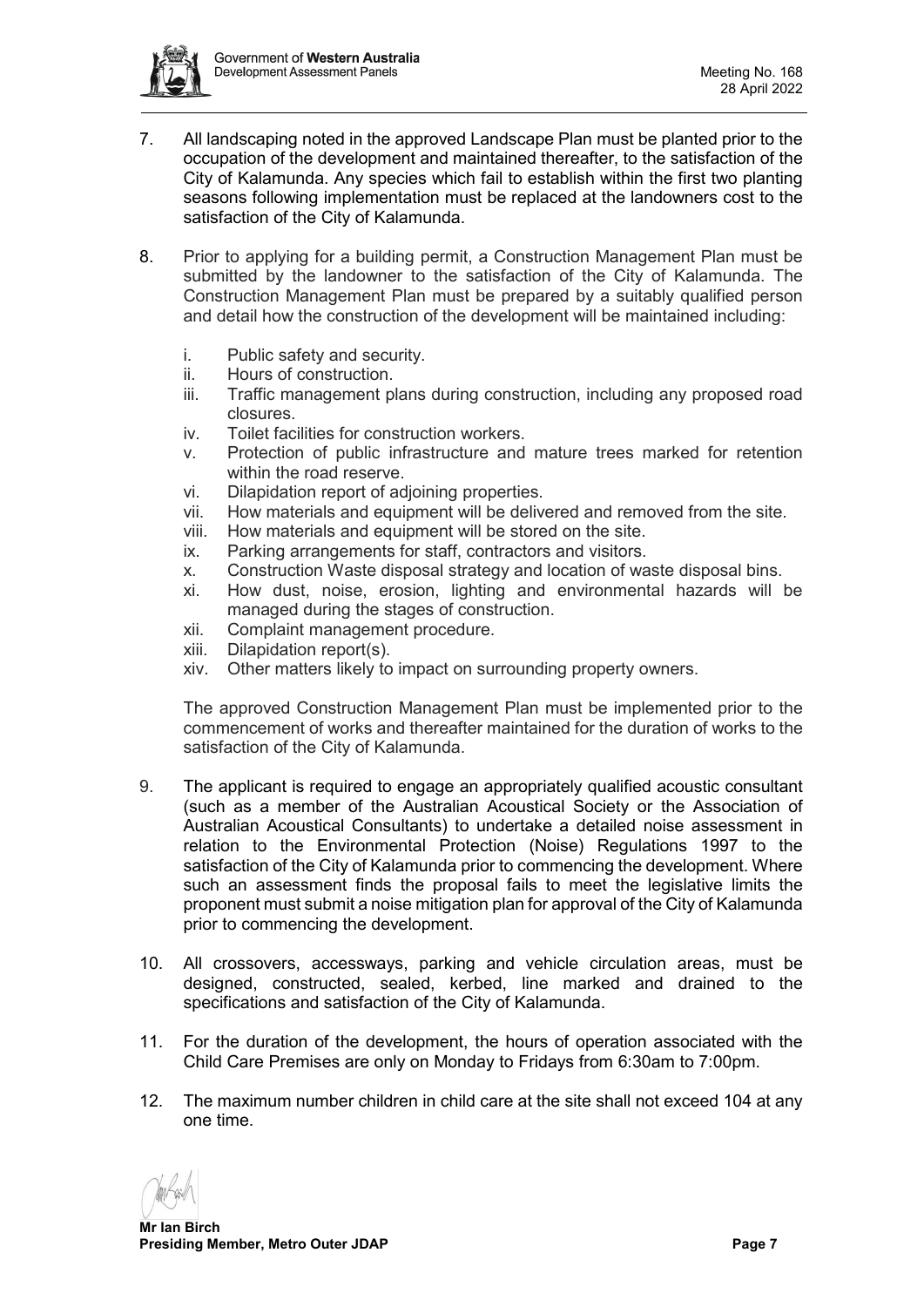

- 13. Prior to an occupation of the development, all car parking areas must meet the following requirements:
	- i. The provision and maintenance of a minimum of 27 car parking spaces, which are designed, constructed, sealed, kerbed, drained and marked in accordance with Australian/New Zealand Standard AS/NZS 2890.1:2004, Parking facilities, Part 1: Off street car parking.
	- ii. The provision and maintenance car parking space(s) dedicated to people with disabilities, which are designed, constructed, sealed, kerbed, drained and marked in accordance with Australian/New Zealand Standard AS/NZS 2890.6:2009, Parking facilities, Part 6: Off street parking for people with disabilities and which are linked to the main entrance of the development by a continuous accessible path of travel designed and constructed in accordance with Australian Standard AS 1428.1 2009, Design for access and mobility, Part 1: General Requirements for access New building work.
	- iii. Vehicle parking, manoeuvring and circulation areas are to be suitably constructed, sealed, kerbed, line marked and drained to the specification and satisfaction of the City of Kalamunda and Australian Standard AS2890.
- 14. For the duration of the development, external lighting shall be installed and maintained within the site boundary for all car parking areas, outdoor activity areas, and along all onsite pedestrian pathways. The design and construction of the external lighting must:
	- i. Meet minimum requirements of Australian Standard AS/NZS 1158.3.1:2005.
	- ii. Be installed prior to the occupation of development and maintained for the duration of development.
	- iii. Lighting within the car parking area having a greater height than the pedestrian area lighting, and be focused downwards to avoid any light spill on to adjoining properties.
	- iv. Lighting shall not cause nuisance to adjoining residents or the travelling public and shall comply at all times with the requirements stipulated under the Australian Standard 4282-1997 (Control of the obtrusive effects of outdoor lighting).
- 15. Prior to occupation, a notification, pursuant to Section 70A of the Transfer of Land Act 1893, is to be included on the diagram or plan of survey (deposited plan). The notification is to state as follows:

*"This land is within a bushfire prone area as designated by an Order made by the Fire and Emergency Services Commissioner and is subject to a Bushfire Management Plan. Additional planning and building requirements may apply to the development on this land."*

16. Prior to the occupation of the development, the landowner/applicant contributing towards public art, pursuant to City of Kalamunda Local Planning Policy 26.

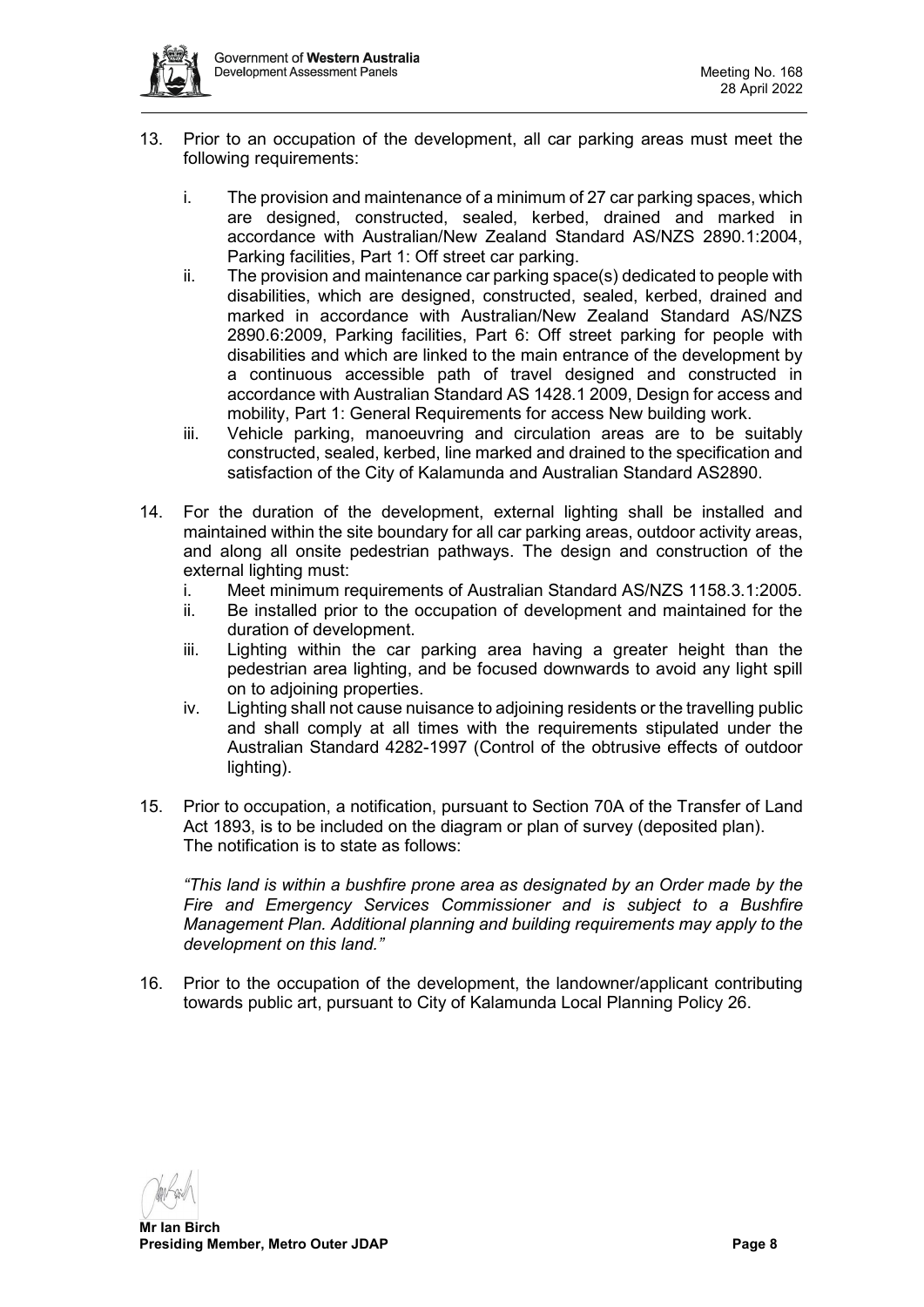

- 17. All street trees adjoining the subject land as shown on the submitted plans are to retained and protected for the duration of the development unless otherwise approved by the City of Kalamunda. It is the responsibility of the applicant to ensure that the site survey plan is correct as any inaccuracy of the plans will not be considered justification for the removal of trees in the event that their positions are incorrectly shown. The removal of street trees without the written approval of the City is an offence under the Local Government (Uniform Local Provisions) Regulations 1996.
- 18. All external fixtures (e.g. service equipment, mechanical ventilation, water tanks, compressors etc.) must be installed, located and screened, prior to occupation of the development and maintained for the duration of the development to the satisfaction of the City of Kalamunda, to avoid adverse effects, including noise and visual amenity of nearby properties.
- 19. Prior to occupation of the development, the child care centre must be connected to the reticulated sewerage network.
- 20. Prior to the lodgement of building permit, the landowner is to provide a pre-works geotechnical report certifying that the land is physically capable of development or advising how the land is to be remediated and compacted to ensure it is capable of development; and

In the event that remediation works are required, the landowner/applicant is to provide a post geotechnical report certifying that all subdivisional works have been carried out in accordance with the pre-works geotechnical report

- 21. Prior to applying for a building permit, a Waste Management Plan must be prepared by the landowner and approved by the City of Kalamunda. The Waste Management Plan must include the following detail to the satisfaction of the City of Kalamunda:
	- i. The location of the bin storage areas and bin collection areas (all storage and loading areas must be screened from the streetscape).
	- ii. The number, volume and type of bins, and the type of waste to be placed in the bins.
	- iii. Management of the bins and the bin storage areas, including cleaning rotation and moving bins to and from the bin collection areas; and
	- iv. Frequency of bin collections.
	- v. Appropriate traffic management measures to mitigate conflicts between private vehicles and waste collection vehicles.
	- vi. Other matters likely to impact on surrounding property owners.

# **Advice Notes**

1. A building permit is required prior to the commencement of works.

The submitted building permit application plans are to be consistent with the plans that form part of the relevant planning approval, to the satisfaction of the City of Kalamunda.

2. All proposed fencing is to be installed to a standard no less than the minimum specification as required by the City of Kalamunda Fencing Local Laws.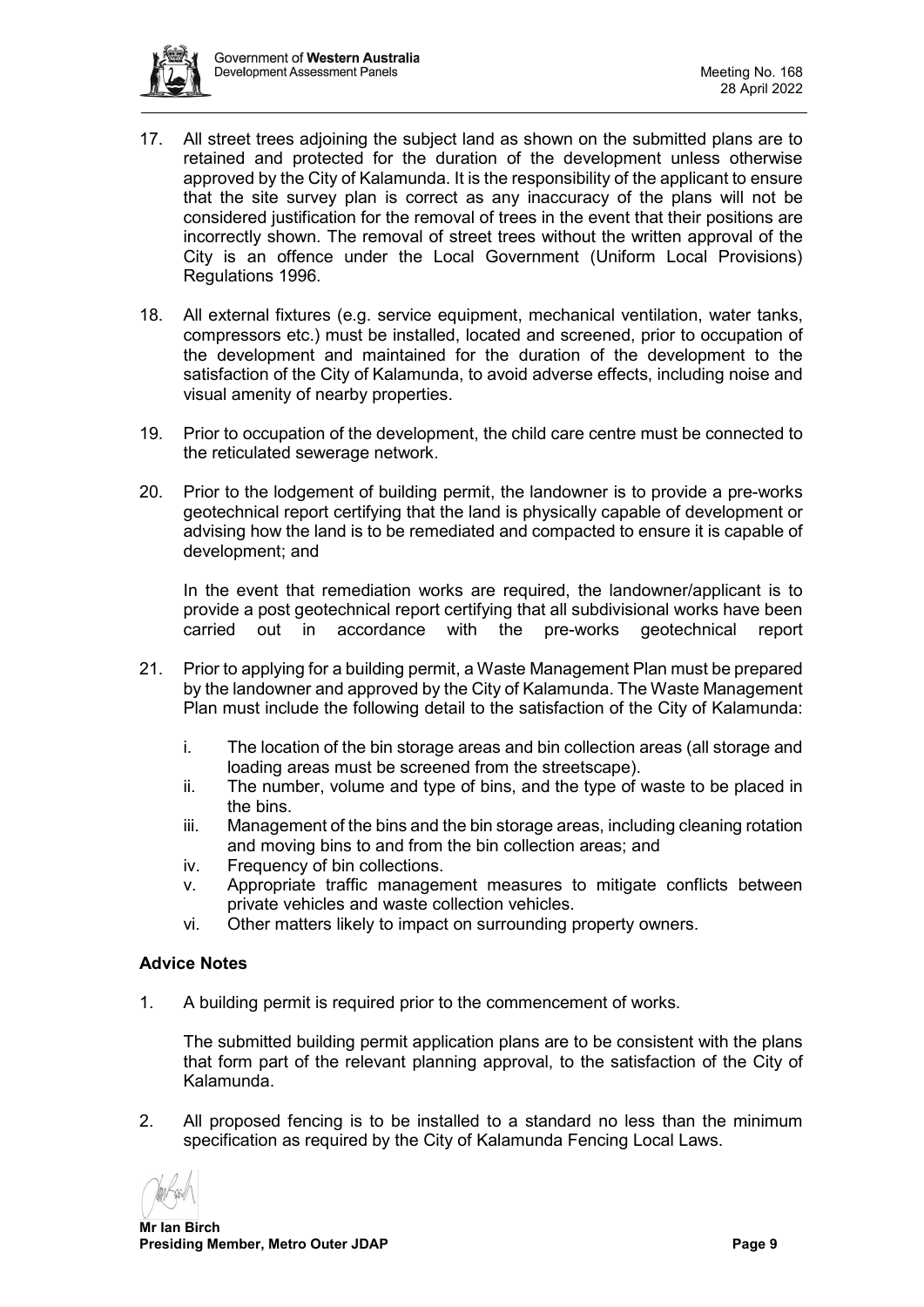

- 3. The landowner/applicant is advised that the Department of Water and Environmental Regulation has prepared dust control guidelines for development sites, which, outline the procedures for the preparation of dust management plans. The dust management plans are generally approved, and their implementation overseen, by the Local Government. Further information on the guidelines can be obtained from the Department of Water and Environmental Regulation's website www.dwer.wa.gov.au under air quality publications.
- 4. In regard to condition 16 the landowner's are advised that a public art contribution of \$21,100.00 applies to this approval, which can be provided by integrating the public art on site as part of the development component or within a public area within the vicinity of the subject site equal to \$21,100.00, or alternatively the provision of a \$21,100.00 as in lieu payment to the City of Kalamunda's Public Art Fund.
- 5. The landowners are required to apply for Registration of a Food Business accompanied with the appropriate registration fee a minimum of two weeks prior to commencing operation. The Application must include floor plans and elevations of the kitchen and bar areas detailing all fixtures, fittings and finishes to the City's Health Service so that assessment may be made against the requirements of the Food Standards Code and advice can be provided before commencing construction. Such advice will aid in preventing expense and delays caused by the possible need to rectify structural non-compliances at the time of completion.
- 6. The City requires accessways and crossovers to be designed and constructed as provided by the Specifications for Crossover Construction and Residential Accessway Guideline available at [www.kalamunda.wa.gov.au.](http://www.kalamunda.wa.gov.au/) Parking areas and access for parking are to be designed in accordance with Australian Standards AS/NZS 2890 Parking Facilities and ACROD Parking Bays design standard.
- 7. All parking bays and access ways that are adjacent to neighbouring properties are required to have wheel stops or other treatments to prevent vehicles impacting the boundary fence.
- 8. In regard to Condition 6 the developer is referred to the City of Kalamunda Stormwater Design Guidelines for Subdivisional and Property Development, available at [www.kalamunda.wa.gov.au.](http://www.kalamunda.wa.gov.au/)
- 9. The applicant is advised that due to the close proximity of neighbouring properties any air conditioning units should be located to minimise the potential for noise intrusion to neighbouring properties and must comply with Assigned Noise Levels as detailed in the Environmental Protection (Noise) Regulations 1997 (amended).
- 10. The applicant is advised that the development must comply with the Sewerage (Lighting, Ventilation and Construction) Regulations 1971.
- 11. In regard to Condition 10, the verge fronting the property is to have bollards or other physical devices installed to prevent uncontrolled ad-hoc parking.

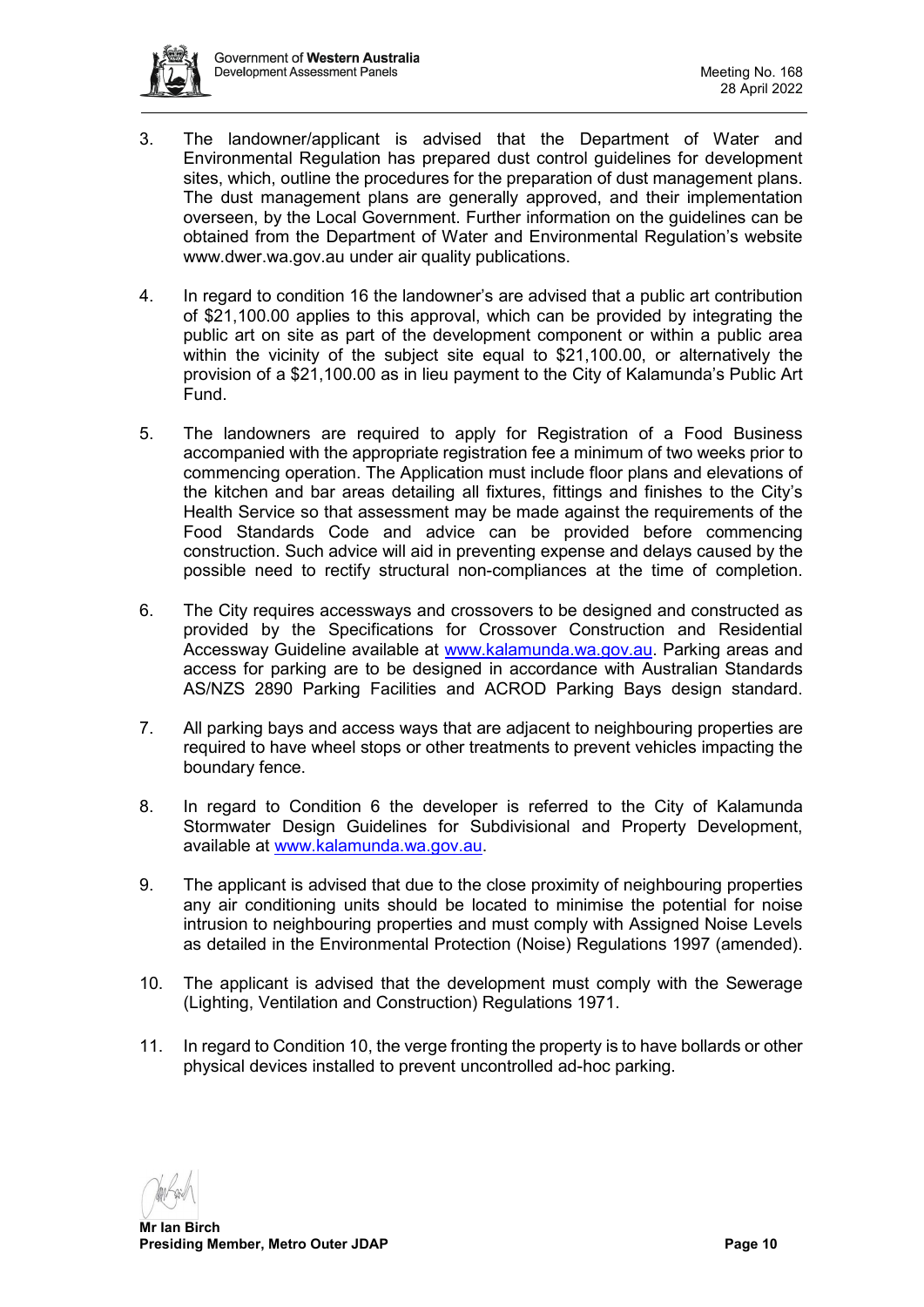

12. In regard to condition 10, all parking bays and access ways that are adjacent to neighbouring properties are required to have wheel stops or other treatments to prevent vehicles impacting the boundary fence.

# **The Report Recommendation was put and CARRIED UNANIMOUSLY.**

**REASON:** The proposal is supported by the RAR. The site is zoned 'Commercial R25/60' under the City of Kalamunda Local Planning Scheme No 3 where child care use is a permitted use, and generally the proposal complies with the relevant development standards and requirements of the local scheme. The subject site is appropriate for child care uses being located within a neighbourhood centre, adjacent a community centre and local reserves to the north and east of the site and within close proximity to a primary school. Supporting technical reports concerning traffic and environmental noise have been reviewed and accepted by City officers. Measures to mitigate against amenity impacts on surrounding residents are adequately covered in the proposal as submitted, together with appropriate conditions.

# <span id="page-10-0"></span>**8.2 Lot 36 (655) Welshpool Road East, Wattle Grove**

| Development Description: | Proposed Warehouse/Storage and Incidental Use<br>Office |
|--------------------------|---------------------------------------------------------|
| Applicant:               | <b>Welshpool Brook Partnership</b>                      |
|                          |                                                         |
| Owner:                   | <b>Whitecliff Securities Pty Ltd</b>                    |
|                          | <b>Bunthorne Holdings Pty Ltd</b>                       |
| Responsible Authority:   | City of Kalamunda                                       |
| DAP File No:             | DAP/22/02158                                            |

# **REPORT RECOMMENDATION**

#### **Moved by: NIL Seconded by: NIL**

The Metropolitan Outer Joint Development Assessment Panel resolves to:

- 1. **Accept** the DAP application reference DAP/22/02158 is appropriate for consideration as the uses "Warehouse/Storage" and "Office" are compatible with the objectives of the 'Industrial Development' zone in accordance with clause 4.2.4 of the City of Kalamunda's Local Planning Scheme No.3.
- 2. **Defer** the application DAP/22/02158 and accompanying development plans in accordance with Clause 68 of Schedule 2 (Deemed Provisions) of the *Planning and Development (Local Planning Schemes) Regulations 2015*, for a period of up to three months, to allow for the City of Kalamunda to refer the application on behalf of the Metro Outer Development Assessment Panel, to be formally considered by the Environmental Protection Authority.

# **The Report Recommendation LAPSED for want of a mover and a seconder.**

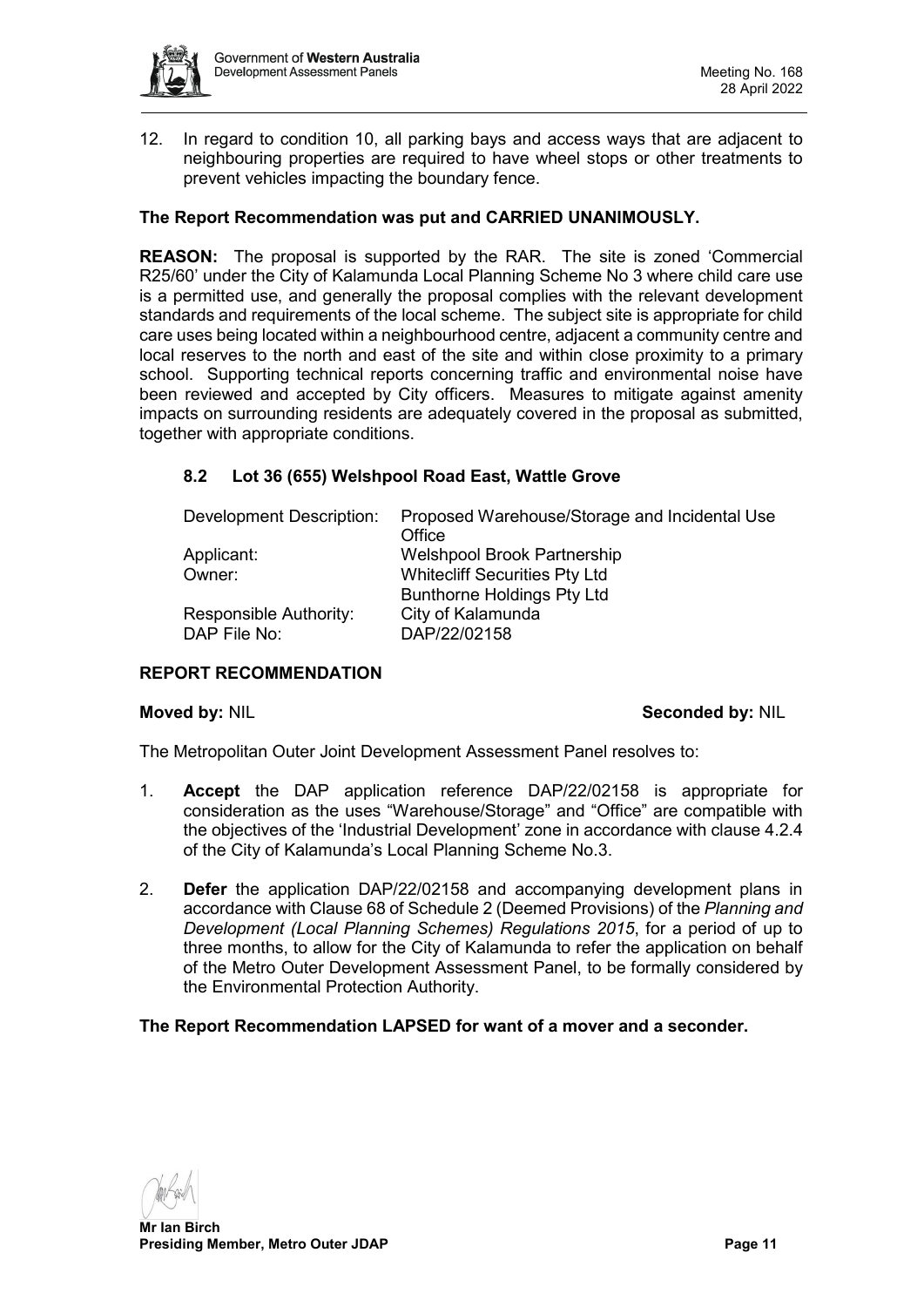

# **ALTERNATE MOTION**

### **Moved by: Cr Margaret Thomas <b>Seconded by: NIL**

The Metropolitan Outer Joint Development Assessment Panel resolves to:

- 1. **Accept** the DAP application reference DAP/22/02158 is appropriate for consideration as the uses "Warehouse/Storage" and "Office" are compatible with the objectives of the 'Industrial Development' zone in accordance with clause 4.2.4 of the City of Kalamunda's Local Planning Scheme No.3.
- 2. **Defer** the DAP application reference DAP/22/02158 under clause 68 of the Deemed Provisions of the DAP Regulations 2015 and in accordance with s 48I(3) of the Environmental Protection Act 1986 (WA) (EP Act) determines under section 48I(1) that:
	- (a) one or more of the environmental issues raised by the proposal was or were not assessed in any assessment of the assessed scheme under this Division 4; or
	- (b) the proposal does not comply with the assessed scheme or one or more of the conditions to which the scheme is subject; and

the JDAP as the responsible authority refers the application being the proposal to the EPA under section 38 of the EP Act.

**The Report Recommendation LAPSED for want of a seconder.**

#### **ALTERNATE RECOMMENDATION 2**

*With the agreement of the mover and seconder, the following amendments were made to the alternate motion provided by the City.*

(i) That the preamble be amended to read as follows:

The Metropolitan Outer Joint Development Assessment Panel resolves to:

*1. Accept that DAP application reference DAP/22/02158 and the accompanying plans are appropriate for consideration as the "Warehouse/Storage" and ancillary "Office" use are compatible with the objectives of the 'Industrial Development' zone under clause 4.2.4 of the City of Kalamunda's Local Planning Scheme No 3.*

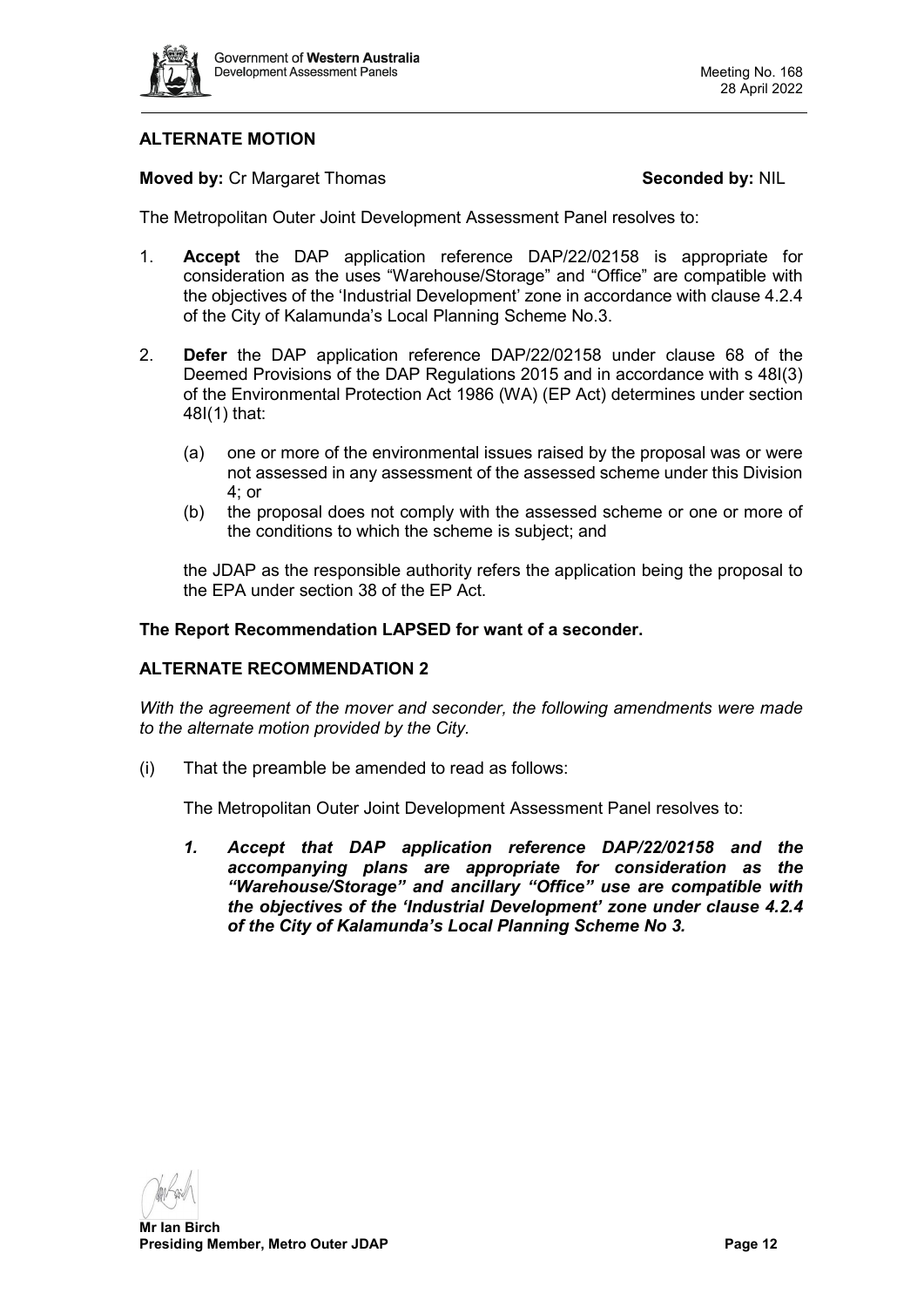

- *2. Determine under section 48I(1) of the Environmental Protection Act 1986 (WA) (EP Act) that:*
	- *(a) the environmental issues raised by the proposal being DAP application reference DAP/22/02158 were assessed in any assessment of the assessed scheme under this Division; and*
	- *(b) the proposal complies with the assessed scheme and any conditions to which the assessed scheme is subject; and*

*in accordance with s 48I(2) of the EP Act the proposal need not be referred to the EPA under section 38.*

*3. Approve DAP application DAP/22/02158 and accompanying development plans, as referenced in condition 2, in accordance with Clause 68 of Schedule 2 (Deemed Provisions) of the Planning and Development (Local Planning Schemes) Regulations 2015, the Metropolitan Region Scheme, and the provisions of Clause 10.4 of the City of Kalamunda's Local Planning Scheme No. 3, subject to the following conditions:* 

**REASON:** To recognise that due consideration was given to the requirements of the EP Act in determining this application.

(ii) That Condition No. 1 be amended to read as follows:

*This decision constitutes planning approval only and is valid for a period of 2 4 years from the date of approval. If the subject development is not substantially commenced within the specified period, the approval shall lapse and be of no further effect.* 

**REASON:** To align the approval period within regulation 16(2) of the *Planning and Development (Development Assessment Panels) Regulations 2011.*

(iii) That Condition No. 9 be amended to read as follows:

*For the duration of the development, stormwater must be contained on-site, or appropriately treated and connected to the local drainage system based on the geotechnical report and to the specification and satisfaction of the City of Kalamunda, in consultation with DWER*.

**REASON:** To ensure stormwater is managed consistent with DWER guidelines

**Moved by:** Mr Tony Arias **Seconded by:** Ms Diana Goldswain

1. **Accept** that DAP application reference DAP/22/02158 and the accompanying plans are appropriate for consideration as the "Warehouse/Storage" and ancillary "Office" use are compatible with the objectives of the 'Industrial Development' zone under clause 4.2.4 of the City of Kalamunda's Local Planning Scheme No.3.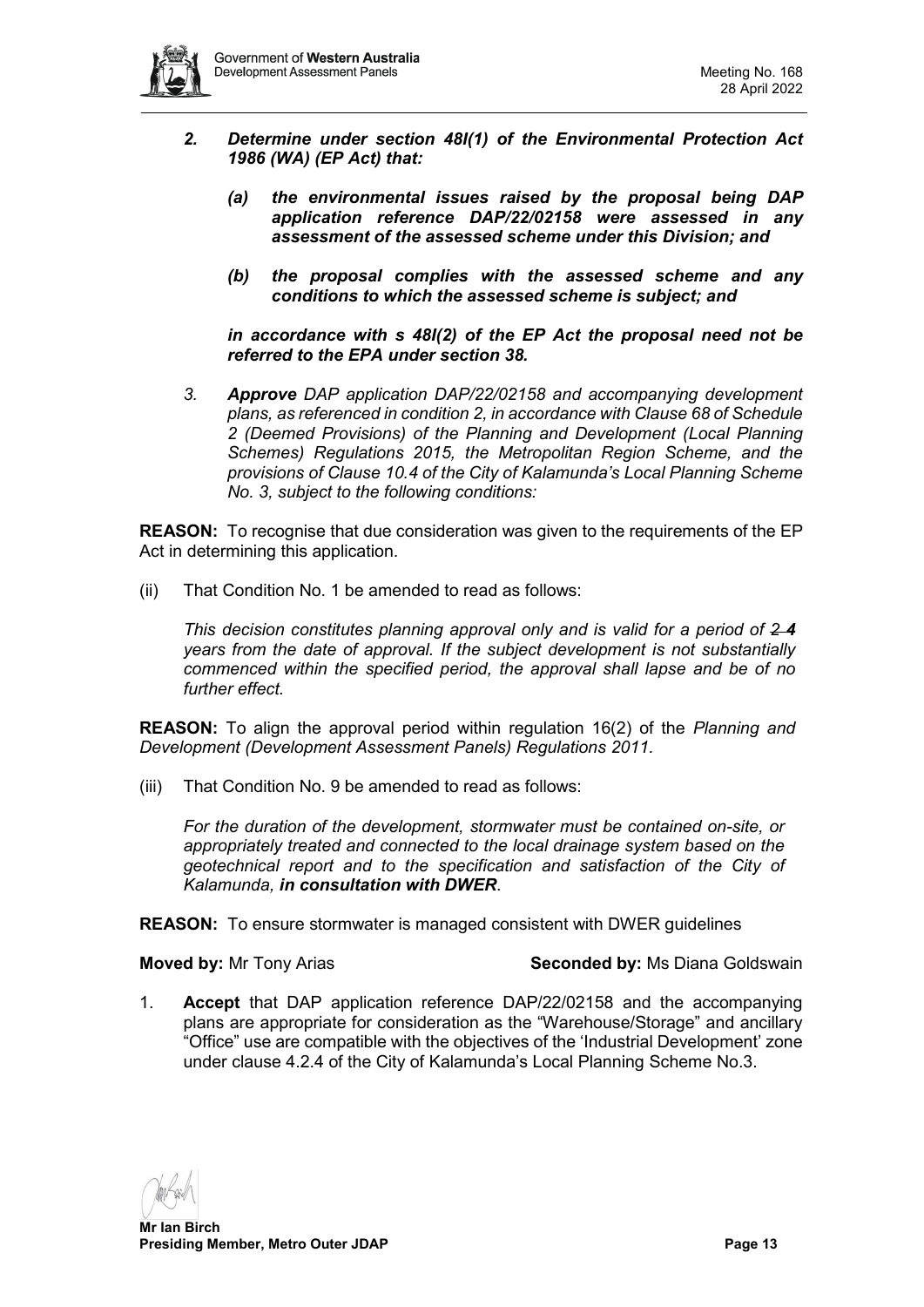

- 2. **Determine** under section 48(1) of the Environmental Protection Act 1986 (WA) (EP Action) that:
	- a) The environmental issues raised by the proposal being DAP application reference DAP/22/02158 were assessed in any assessment of the assessment scheme under this Division; and
	- b) The proposal complies with the assessed scheme and any conditions to which the assessed scheme is subject; and

In accordance with S48I(2) of the EP Act the proposal need not be referred to the EPA under section 38.

3. **Approve** DAP application DAP/22/02158 and accompanying development plans, as referenced in condition 2, in accordance with Clause 68 of Schedule 2 (Deemed Provisions) of *the Planning and Development (*Local Planning Schemes) *Regulations 2015*, the Metropolitan Region Scheme, and the provisions of Clause 10.4 of the City of Kalamunda's Local Planning Scheme No. 3, subject to the following conditions:

# **Conditions**

- 1. This decision constitutes planning approval only and is valid for a period of 4 years from the date of approval. If the subject development is not substantially commenced within the specified period, the approval shall lapse and be of no further effect.
- 2. The development being carried out in accordance with the plan(s)/drawings(s) and document(s) (including any recommendation made) listed below, including any amendments to those plans as shown in red

| <b>Drawing</b><br><b>No</b> | <b>Rev No</b> | <b>Title</b>                | <b>Date</b> | <b>Prepared By</b>       |
|-----------------------------|---------------|-----------------------------|-------------|--------------------------|
| A0.01                       | M             | <b>Welshpool Road Views</b> | September   | Tim Manser-Smith         |
|                             |               |                             | 2021        | <b>Architect Pty Ltd</b> |
| A0.02                       | M             | <b>Office Entry Views</b>   | September   | Tim Manser-Smith         |
|                             |               |                             | 2021        | <b>Architect Pty Ltd</b> |
| A1.01                       | M             | <b>Locality Plan</b>        | September   | Tim Manser-Smith         |
|                             |               |                             | 2021        | <b>Architect Pty Ltd</b> |
| A2.01                       | M             | <b>Locality Plan</b>        | September   | Tim Manser-Smith         |
|                             |               |                             | 2021        | <b>Architect Pty Ltd</b> |
| A2.02                       | M             | Site Plan                   | September   | Tim Manser-Smith         |
|                             |               |                             | 2021        | <b>Architect Pty Ltd</b> |
| A3.01                       | M             | Floor Plan/ Roof Plan       | September   | Tim Manser-Smith         |
|                             |               |                             | 2021        | <b>Architect Pty Ltd</b> |
| A3.02                       | М             | Elevations                  | September   | Tim Manser-Smith         |
|                             |               |                             | 2021        | <b>Architect Pty Ltd</b> |
| A4.01                       | M             | <b>Sections</b>             | September   | Tim Manser-Smith         |
|                             |               |                             | 2021        | <b>Architect Pty Ltd</b> |
| A4.02                       | M             | <b>Office Plans</b>         | September   | Tim Manser-Smith         |
|                             |               |                             | 2021        | <b>Architect Pty Ltd</b> |

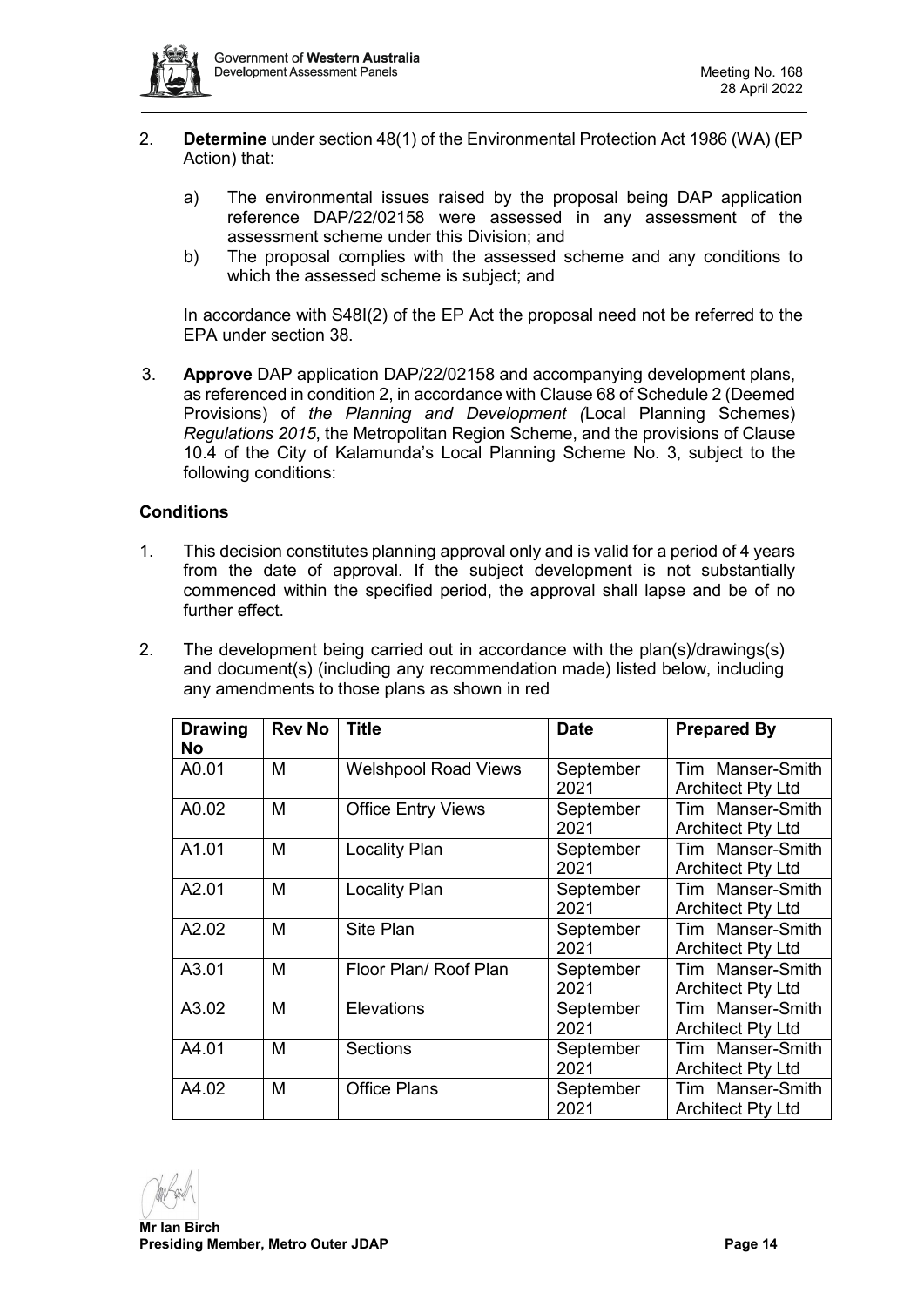

| A4.03          | М            | <b>Office Elevations</b>      | September  | Tim Manser-Smith         |
|----------------|--------------|-------------------------------|------------|--------------------------|
|                |              |                               | 2021       | <b>Architect Pty Ltd</b> |
| A4.04          | М            | Office/<br><b>Dispatch</b>    | September  | Tim Manser-Smith         |
|                |              | <b>Warehouse Office</b>       | 2021       | <b>Architect Pty Ltd</b> |
| n/a            | <b>R01</b>   | Transport<br>Impact           | 02/12/2021 | Transcore                |
|                |              | <b>Statement</b>              |            |                          |
| <b>URB0642</b> | A            | Stormwater<br>Drainage        | 20/04/2022 | <b>WA</b><br>Urbanise    |
|                |              | Calculations                  |            | Engineering              |
|                |              |                               |            | Solutions                |
| <b>URB0642</b> | <sub>B</sub> | Stormwater<br>Drainage        | 20/04/2022 | <b>WA</b><br>Urbanise    |
|                |              | Management Plan               |            | Engineering              |
|                |              |                               |            | Solutions                |
| <b>URB0642</b> | <sub>B</sub> | <b>Rain Garden Details</b>    | 20/04/2022 | <b>WA</b><br>Urbanise    |
|                |              |                               |            | Engineering              |
|                |              |                               |            | Solutions                |
| 21098          | n/a          | <b>Geotechnical Report</b>    | 17/12/2021 | <b>Brown</b>             |
|                |              |                               |            | Geotechnical             |
| 211059         | 1.0          | <b>Bushfire</b><br>Management | 12/01/2022 | <b>Bushfire</b><br>Prone |
|                |              | Plan                          |            | Planning                 |

- 3. The development, the subject of this approval must comply with the approved plans at all times, unless otherwise varied in writing by the JDAP or the City of Kalamunda.
- 4. Prior to occupation of the development, all car parking areas must meet the following requirements:
	- i. The provision and maintenance of a minimum of 49 car parking spaces, shall be designed, constructed sealed, kerbed, drained and line marked in accordance with the Australian/New Zealand Standard AS/NZS 2890.1:2004, Parking Facilities, Part 1: Off street carparking.
	- ii. The provision and maintenance of one accessible car parking space, that is designed, constructed, sealed, kerbed, drained and line marked that is dedicated to people with disabilities that are designed in accordance with the Australian/New Zealand Standard AS/NZ 2890.6:2009, Parking Facilities Part 6 off street parking.
	- iii. Vehicle parking, manoeuvring and circulation areas are to be suitable constructed, sealed, kerbed, drained and line marked to the specification and satisfaction of the City of Kalamunda and Australian Standard AS AS2890.
- 5. Prior to occupation of the development, crossovers must be designed and constructed to the specification and satisfaction of the City of Kalamunda.
- 6. Prior to an occupation permit being granted for the development, all hardstand areas shall be paved, sealed, and drained to the satisfaction of the City of Kalamunda.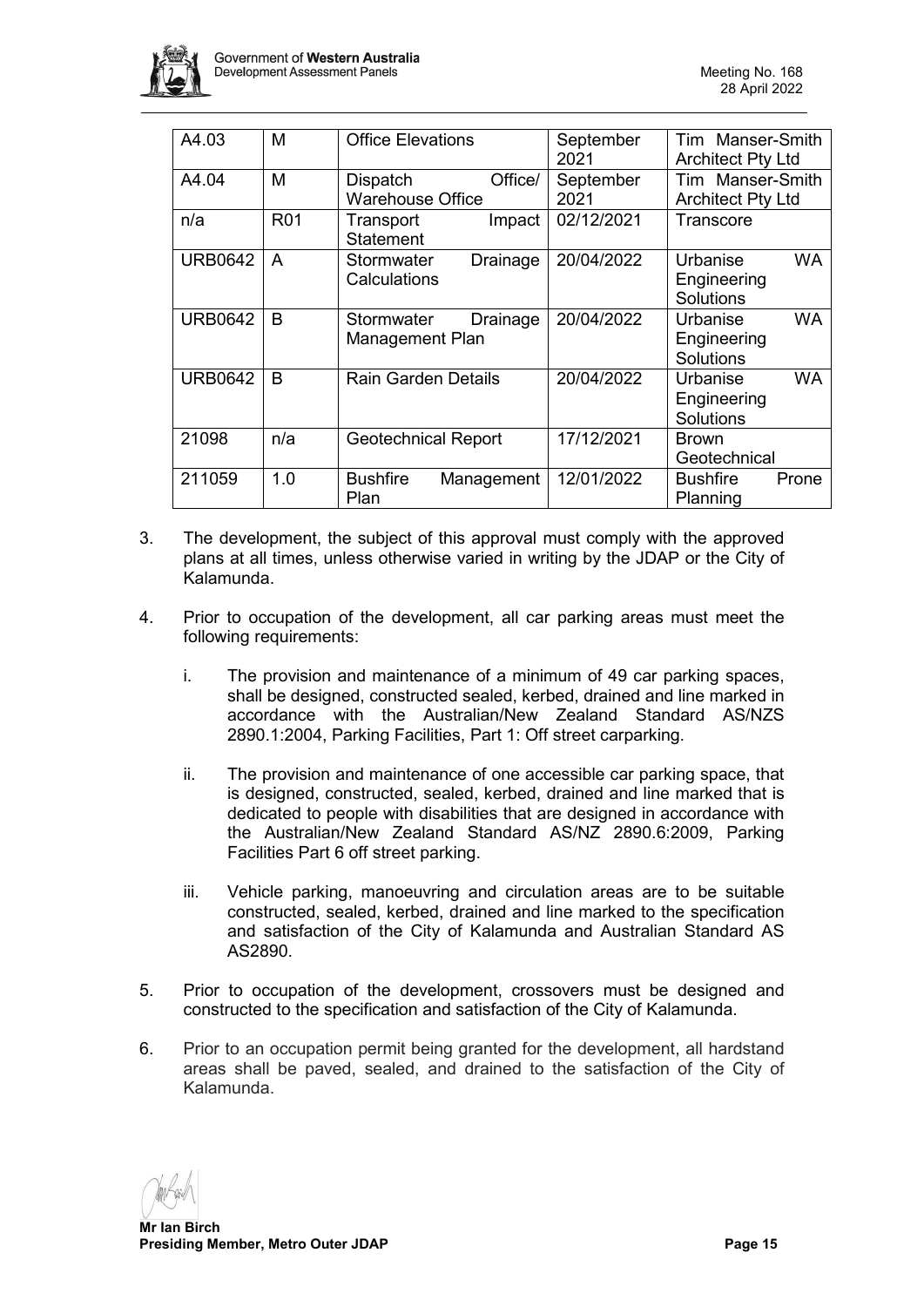

- 7. Engineering drawings and specifications are to be submitted, and satisfactory arrangements being made for public area works to be undertaken in accordance with the approved plan of development and engineering drawings and specifications, for the construction of full earthworks, carriageway, and drainage facilities required for the portion of Brook Road abutting the application area, to the satisfaction of the City of Kalamunda prior to issuing the building permit.
- 8. Prior to occupation of the development, satisfactory arrangements being made with the City of Kalamunda for the full cost of upgrading and/or construction of Brook Road from SLK 0.0 to SLK 0.25 to an industrial standard minimum 9.0 metres wide.
- 9. For the duration of the development, stormwater must be contained on-site, or appropriately treated and connected to the local drainage system based on the geotechnical report and to the specification and satisfaction of the City of Kalamunda, in consultation with DWER.
- 10. Prior to issuing a building permit, a Construction Management Plan must be prepared by the applicant/landowner to the satisfaction of the City of Kalamunda. The Construction Management Plan shall detail how construction of the development will be maintained including the following:
	- i. Public safety and security.
	- ii. Hours of construction.
	- iii. Traffic management plans during construction, including any proposed road closures.
	- iv. Toilet facilities.
	- v. How materials and equipment will be delivered to and removed from the site.
	- vi. How materials and equipment will be stored on site.
	- vii. Parking arrangements for staff, contractors, and visitors.
	- viii. Construction and Waste disposal strategy and location of waste bins
	- ix. How dust, noise, vibration, drainage, erosion, lighting, and environmental hazards will be managed during the stages of construction.
	- x. Complaint management procedure.
	- xi. Other matters likely to impact on surrounding properties.
	- xii. Protection of public infrastructure including any verge trees.

The Construction Management Plan must be implemented prior to commencement of works and thereafter maintained for the duration of works to the satisfaction of the City of Kalamunda.

- 11. Prior to commencement of works, a Traffic Management Plan must be prepared to the satisfaction of the City of Kalamunda for works within the road reserve.
- 12. Stormwater discharge (if any) shall not be discharged to the Welshpool Road East Reserve or the widened road reservation.
- 13. Any recommendations in the approved Transport Impact Statement shall be implemented to the satisfaction of the City of Kalamunda.
- 14. The business is permitted to operate Monday-Friday 5am til 5pm.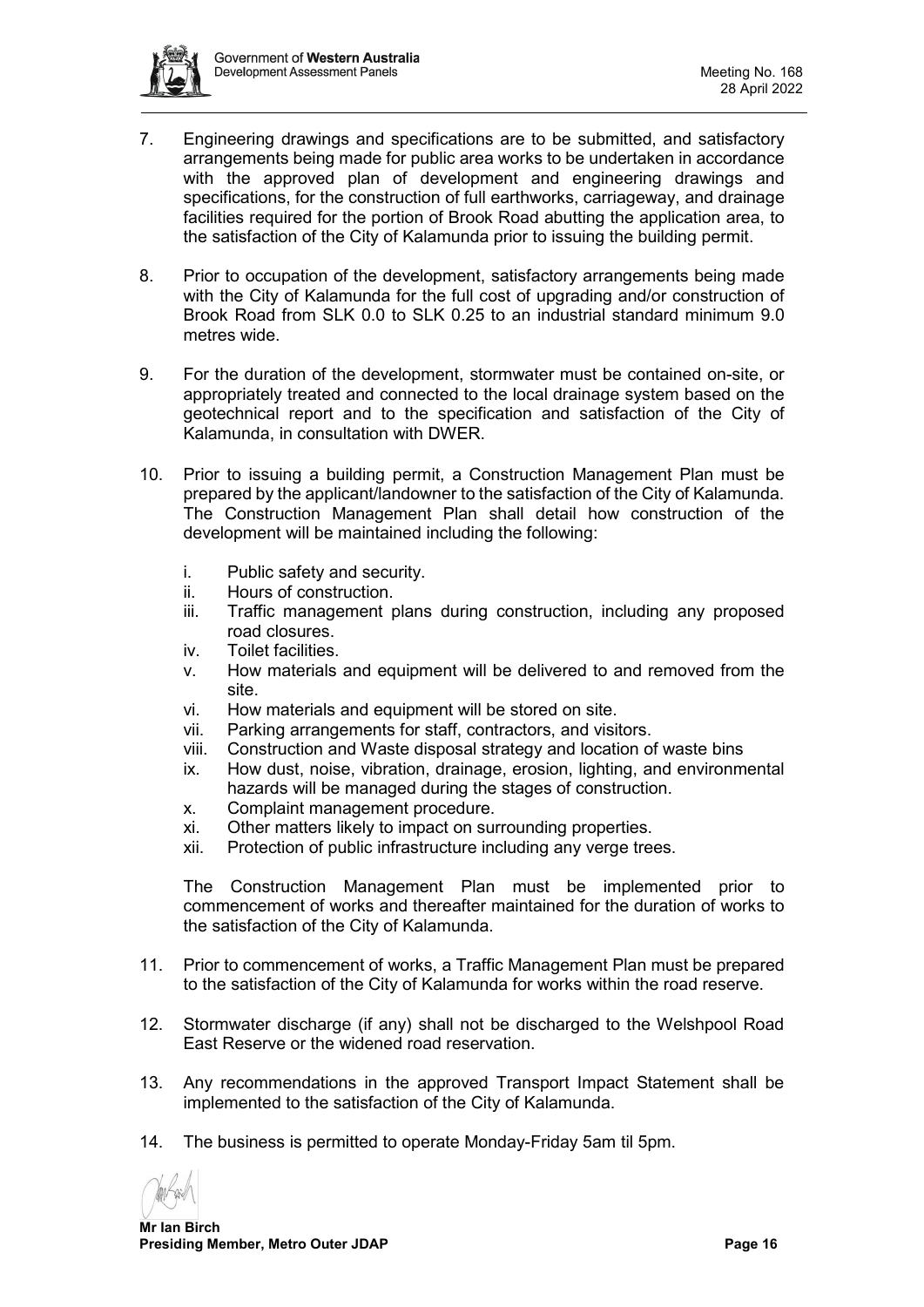

- 15. The development shall be connected to an appropriate on-site effluent disposal system that complies with the Health (Treatment of Sewage and Disposal of Effluent and Liquid Waste) Regulation 1974.
- 16. Clearances are to be maintained from the wastewater disposal system(s) to new buildings and boundaries in accordance with the Health (Treatment of Sewage and Disposal of Effluent and Liquid Waste) Regulations 1974.
- 17. Prior to occupation of the development, the landowner/applicant contributing towards public art, pursuant to the City of Kalamunda's Local Planning Policy – 26.
- 18. For the duration of the development staff numbers shall not exceed twenty-six.
- 20. Prior to the lodgement of a building permit, the applicant is to submit and have approved by the City of Kalamunda, detailed information relating to the external finishes and colour schemes. Prior to occupation of the development, the approved external finishes are to be implemented to the satisfaction of the City of Kalamunda and maintained for the duration of the development.
- 21. The warehouse and office must be constructed with the finished floor level matching the approved plans. Any additional proposed cut and fill to the site does not form part of this development approval and if required, amended plans must be submitted to the City of Kalamunda for approval.
- 22. The Asset Protection Zone must be established around the building prior to occupation of the building in accordance with the approved Bushfire Management Plan.
- 23. Prior to issuing the building permit, a detailed landscaping plan is required to be submitted to and approved by the City of Kalamunda.
- 24. Car parking areas must always be available for their intended purpose and must not be used for any alternative purpose at any time.

# **Advice Notes**

- a) This application qualifies for an exemption from the substantial commencement period, in that a new timeframe can be substituted being the original deadline plus an additional two (2) years. These periods are calculated from the date the approval was granted. This is available under 'Clause 78H Notice of Exemption from planning requirements during State of Emergency', issued by the Minister for Planning on 8 April 2020.
- b) All development must comply with the provisions of Council's Local Planning Scheme No 3, Health Regulations, Building Code of Australia, and all other relevant Acts, Regulations and Local Laws.

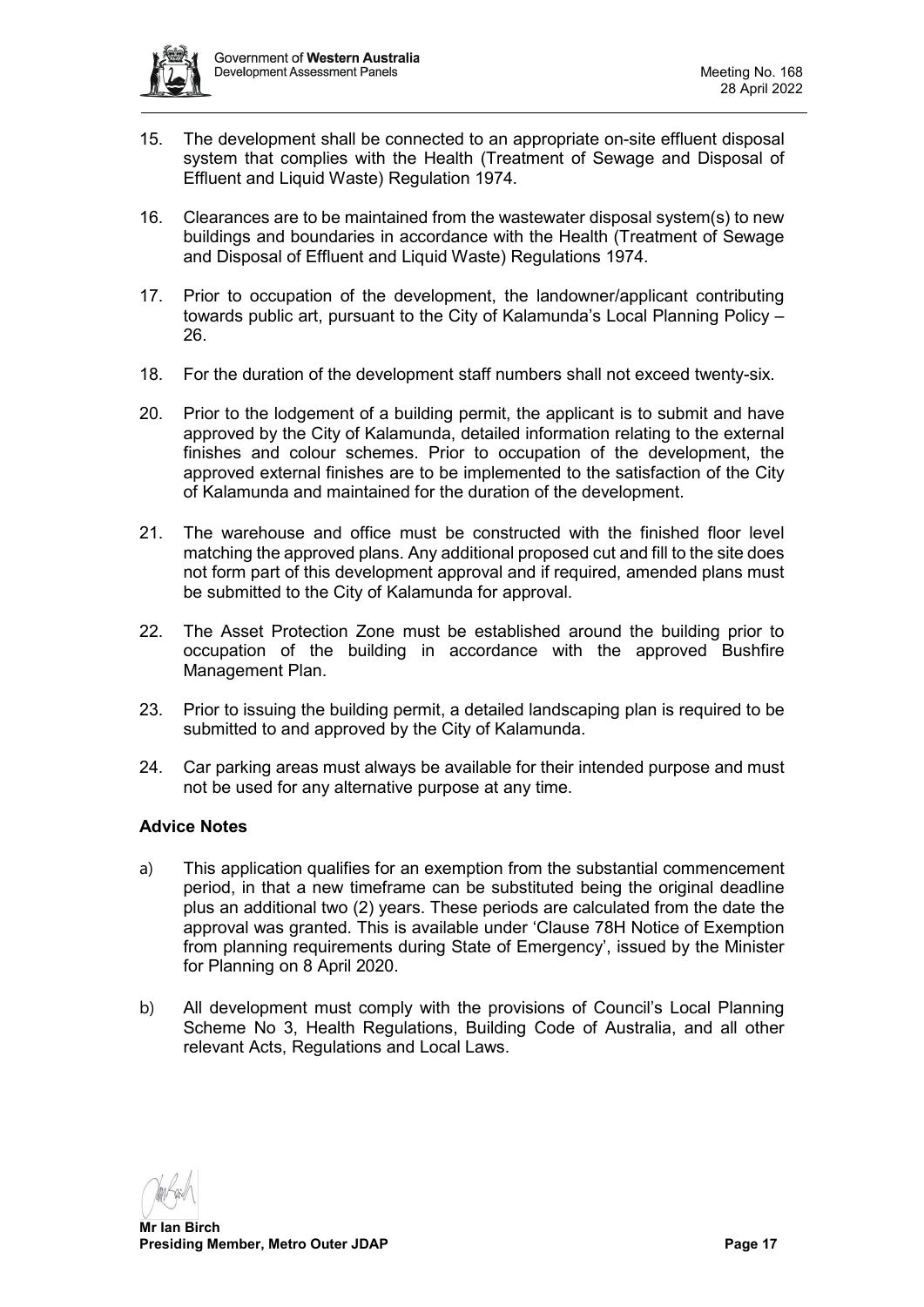

- c) In the event that the JDAP determines that the development application is to be referred/considered by the Environmental Protection Authority, any recommendations and/or mitigation measures shall be implemented to the satisfaction of the City of Kalamunda in consultation with the Environmental Protection Authority
- d) The landowner/applicant must liaise with the landowners of the adjoining site (Lot 341) and Main Roads WA regarding the creation of the rear access easement to the benefit of abutting Lot 341.
- e) The applicant is required to submit an application form to undertake works within the road reserve prior to undertaking any works within the road reserve. Application forms are supporting information about the procedure can eb found on the Main Roads website > Technical & Commercial > Working on Roads.
- f) If any amendments to the existing Restricted Access Vehicle (RAV) network are required, an application is required to be lodged to Heavy Vehicle Services. Application forms can be found on the Main Roads website> Heavy Vehicles> Access Requirements in WA.
- g) Planning and development works are underway for the upgrading/widening of Welshpool Road East and the interchange with Tonkin Highway and as such, consultation is underway with affected landowners in the locality. Construction is estimated to begin in 2023. Please be aware that timing information is subject to change and that Main Roads assumes no liability or the information provided.
- h) In regard to condition 17 the landowners are advised that a public art contribution of \$95,700 applies to this approval, which can be provided by integrating the public art on site as part of the development component or within a public area within the vicinity of the subject site equal to \$95,700 or alternatively the provision of a \$95,700 as in lieu payment to the City of Kalamunda's Public Art Fund.
- i) The applicant is reminded of their obligations to comply with the "Land development sites and impacts on air quality a guideline for the prevention of dust and smoke pollution from land development sites in Western Australia", prepared by the Department of Water and Environmental Regulation.
- j) The development must comply with the *Environmental Protection (Noise) Regulations 1997.*
- k) The applicant is required to manage noise and vibration during the works in accordance with Australian Standard AS 2436 "Guide to Noise and Vibration Control on Construction, Demolition and Maintenance Sites".
- l) The applicant is advised that with regard to condition 15 an "Application to Construct or Install an Apparatus for the Treatment of Sewage" must be submitted and approved before a building licence will be issued. The application form can be found at: [https://www.kalamunda.wa.gov.au/building](https://www.kalamunda.wa.gov.au/building-development/health/effluent-disposal)[development/health/effluent-disposal](https://www.kalamunda.wa.gov.au/building-development/health/effluent-disposal)

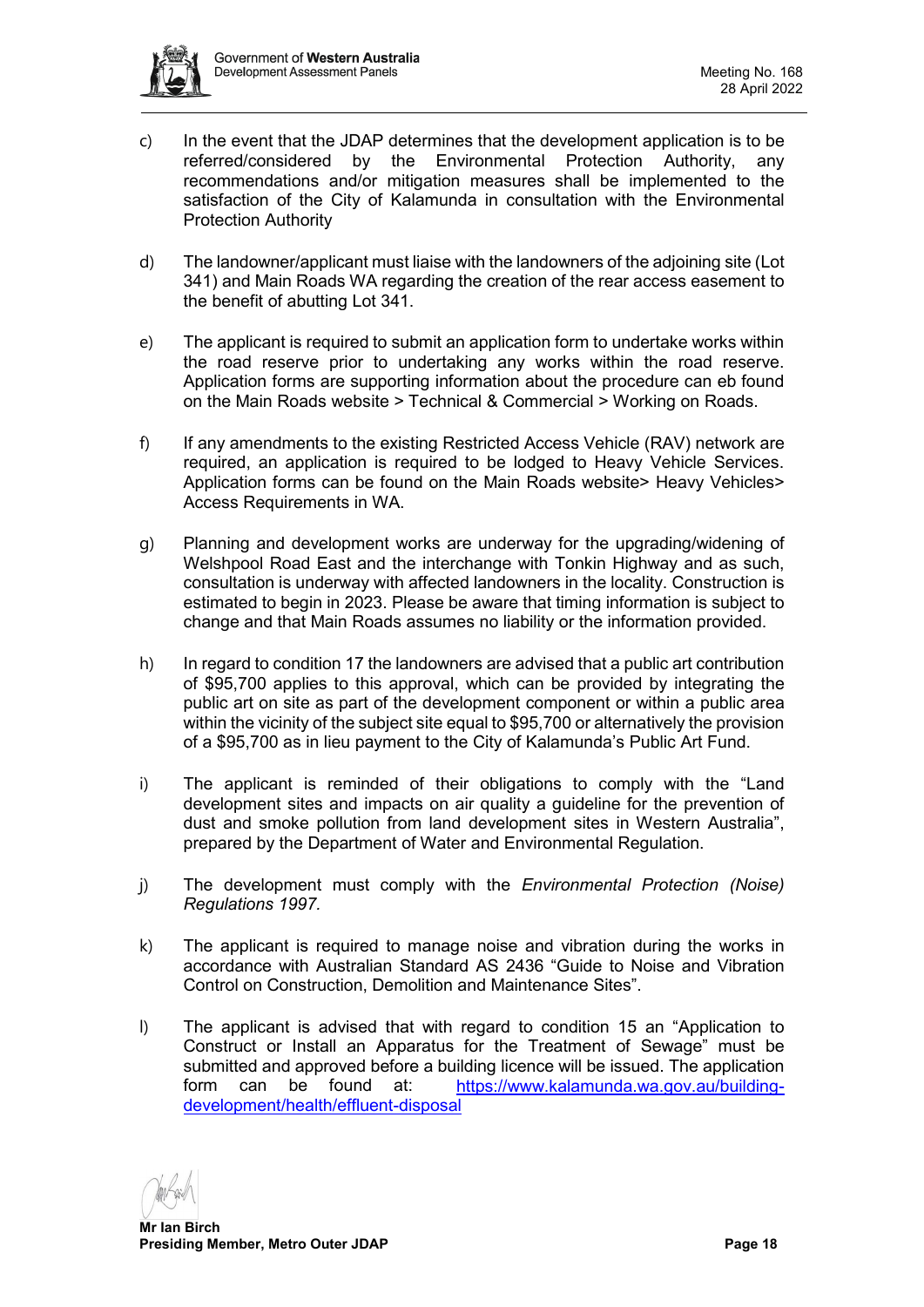

# **The Alternate Motion 2 was put and CARRIED (3/1).**

For: Mr Ian Birch Mr Tony Arias Ms Diana Goldswain

Against: Cr Margaret Thomas

**REASON:** The land is zoned 'Industrial Development' under Local Planning Scheme No.3 and 'Urban' under the Metropolitan Region Scheme and the proposed uses are consistent with the objectives for the 'Industrial Development' zone as confirmed in the Responsible Authority Report.

The subject site was rezoned from Parks and Recreation under the Metropolitan Region Scheme in 2013 and also removed the Bush Forever Area notification (site 387) over the site which would facilitate industrial development of the land. The Shire of Kalamunda Local Planning Scheme No.3 was also amended to rezone the subject land to Industrial Development zone.

It was considered that environment issues potentially raised by the application were assessed in any assessment of the assessed schemes, both the Metropolitan Region Scheme Amendment and the Shire of Kalamunda Local Planning Scheme No.3 Amendment. Given this referral of the proposal to the EPA at that the Responsible Authority Report raises no new environmental issues pursuant to section (48I(2) of the EP Act further referral is not required.

The stormwater management plan has been designed to maintain the pre and post development flows and the City's technical staff have indicated support for the stormwater management plan.

Having regard for the above, by majority, the application was approved subject to appropriate conditions.

### <span id="page-18-0"></span>**9. Form 2 – Responsible Authority Reports – DAP Amendment or Cancellation of Approval**

Nil

# <span id="page-18-2"></span><span id="page-18-1"></span>**10. State Administrative Tribunal Applications and Supreme Court Appeals**

**Current SAT Applications File No. & SAT DR No.**  $\overline{G}$ **Name Property Location | Application Description Date Lodged** DAP/21/2047 DR257/2021 City of Swan Lots 136 (26) & 3235 (34) Asturian Drive and Lots 137 (238) & 138 (230) Henley Street, Henley Brook Proposed education facility 03/12/2021

The Presiding Member noted the following SAT Applications -